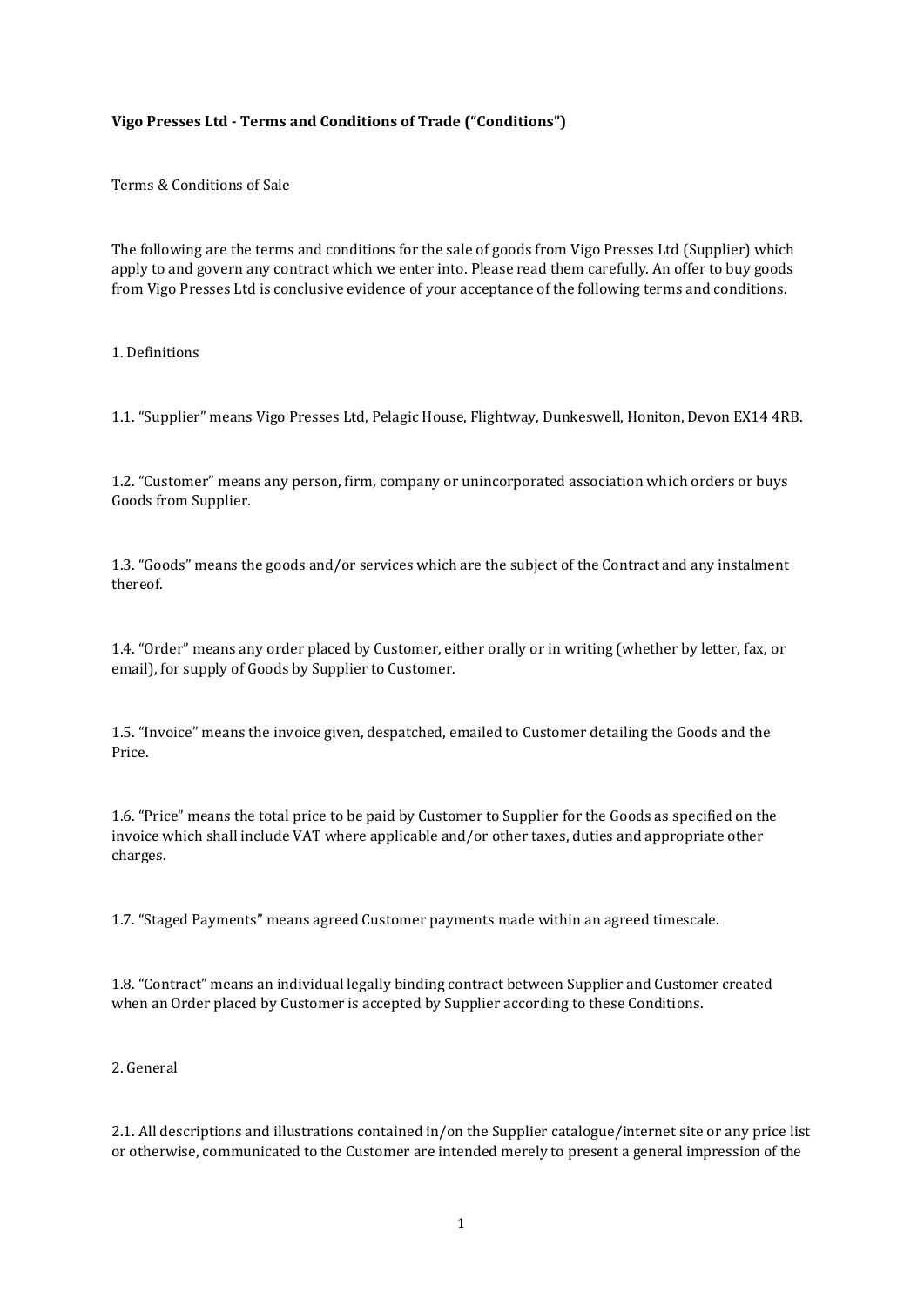Goods, such as colour and dimensions. Nothing contained in any of them shall form any part of the **Contract** 

2.2. Any Catalogue published by the Supplier is only a declaration of willingness to enter into negotiations and is not an offer and cannot be accepted so as to form a binding contract.

2.3. Any advice or recommendation given by the Supplier, or its employees, or its agents, to Customer as to the storage, application or use of Goods and Services is followed or acted upon entirely at the Customers own risk and accordingly the Supplier shall not be liable for any such advice or recommendation which is not confirmed in writing by the Supplier.

2.4. Unless any Goods performance figures, tolerances or characteristics have been specifically and expressly warranted by the Supplier in writing, the Supplier shall be under no liability whatsoever for any failure to attain such figures whether attributable to the Supplier's negligence or otherwise.

2.5. The conditions set out herein cannot be altered, added to, or substituted by other Conditions unless expressly accepted in writing by a person authorised to sign on Suppliers behalf.

3. Acceptance of Orders

3.1. Any quotation relating to Goods supplied by the Supplier shall not constitute an offer capable of acceptance by Customer but as an invitation to place an Order. Orders shall be accepted entirely at the discretion of Supplier and, if accepted, are governed by these Conditions.

3.2. Written confirmation is not required for a telephone order, but if sent it must be marked 'Confirmation Only' to avoid liability for a duplicated delivery. Any resulting duplication of delivery shall be the responsibility of the Customer and the Supplier reserves the right to treat such duplication as it sees fit.

## 4. Prices and Payments

4.1. All prices for Goods and Services are in pounds Sterling or Euro as appropriate and exclude any relevant Value Added Tax ("VAT") at the relevant rate ruling on the date of despatch. They do not include the cost of carriage, package, or other charge which becomes payable under this Contract.

4.2. Whilst every endeavour will be made to maintain the prices in the Catalogue and on the internet the Supplier reserves the right to alter prices at any time prior to acceptance of order. The Supplier will notify the Customer in writing of this change, the Customer shall accept this change in writing.

4.3. Price shall be paid in cash or cleared funds on or before the date shown on the invoice as the due date for payment unless otherwise agreed in writing. Time for payment shall be of the essence.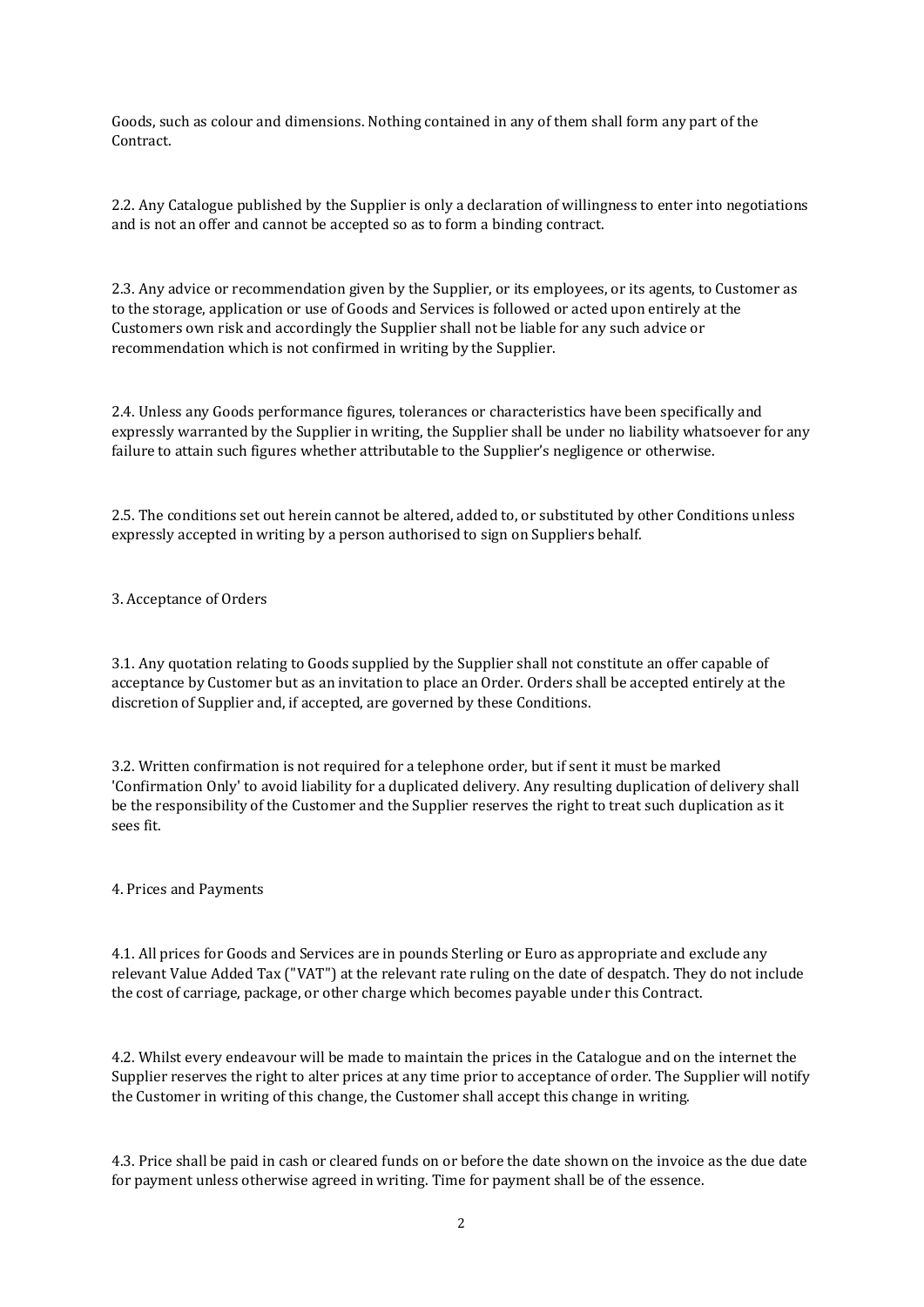4.4. Where deposits are paid for ordered Goods by agreement the deposit shall act as acceptance of these terms and conditions and acceptance that full payment will be made according to the terms of the contract.

4.5. The Supplier may agree to the Customer paying for its Goods and/or Services in Staged Payments such agreements shall be made in writing by the Supplier to Customer.

4.6. Where failure by the Customer to provide samples and/or information by the date agreed between the parties leads to delays in the delivery date the Supplier reserves the right to demand Staged Payments on the Contract due dates irrespective of actual delivery dates.

4.7. Where Customer declines and/or fails to take delivery of Goods and/or Services by the due delivery date agreed between the parties the Supplier reserves the right to charge for any additional costs incurred by the Supplier and to demand immediate payment in full for any outstanding monies due for Goods and/or Services.

4.8. In the event that the Customer fails to make Staged Payments by the dates agreed between the parties the Supplier reserves the right to cancel the order, dispose of the Goods and deduct any costs incurred in this disposal from the deposit paid by the Customer before refunding any remaining balance to the Customer.

4.9. Credit terms are available upon request and are subject to status, satisfactory references, and acceptable trading history with the Supplier.

4.10. Payment is due by the end of 30 days from the date of the invoice without any deductions whether arising by way of lawful or alleged right of set off or counter-claim or otherwise whatsoever. The time for Payment is of the essence. If the Credit Customer fails to make any Payment on the due date, then, without prejudice to any other right or remedy available to the Supplier, it shall be entitled to:

4.10.1 Cancel the order and suspend further deliveries of Goods.

4.10.2 Set off any fees against orders.

4.10.3 Charge an administration fee for any legal or other actions required to recover monies due.

4.10.4 Charge interest on the unpaid amount from the due date at a rate of 3% per month above base rate of the HSBC Bank from time to time in force.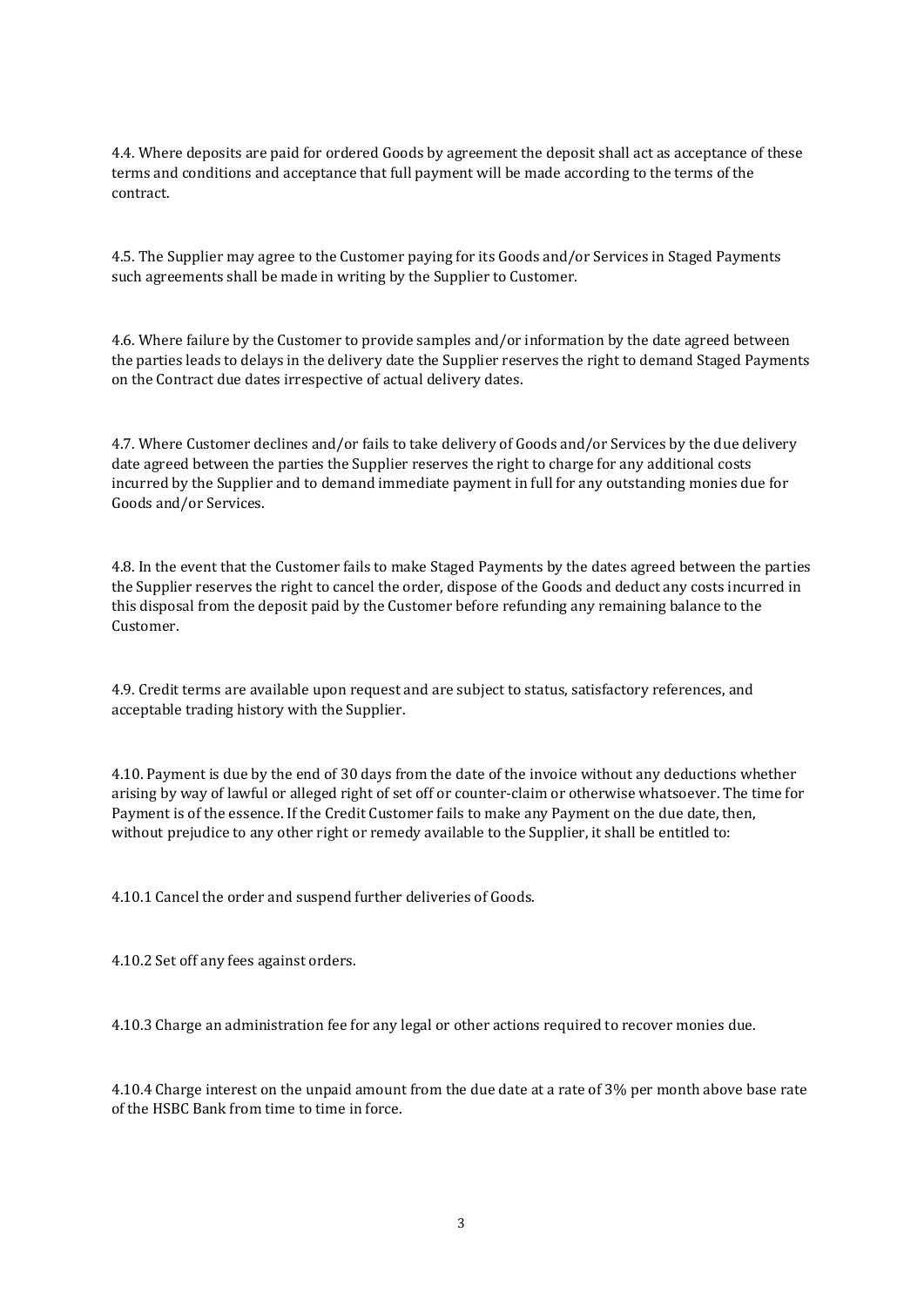4.11. Customer shall reimburse the Supplier (on a full indemnity basis) all costs and expenses incurred by the Supplier in connection with the recovery of any monies due to the Supplier under the contract.

4.12. Payment made by Customer to Supplier shall be applied by Supplier to invoices, and to Goods/Services listed in invoices, in such order or manner as Supplier shall, at its entire discretion, think fit.

4.13. Except with the express agreement in writing by Supplier, no deduction shall be made by Customer from any payment for Goods/Services for or on account of any matter or thing whatsoever including, but not limited to, any set-off, compensation, counter-claim or present or future taxes.

5. Shipping and Handling Charges

5.1. Delivery is as detailed at the time of purchase. The current charge can be ascertained by contacting the Supplier.

6. Property in the Goods

6.1 Notwithstanding delivery and the passing of risk in the Goods, or any other provision of these Conditions, property in the goods shall not pass to Customer until the Supplier has received in cash or cleared funds payment in full of the Price and of all other sums which may be due by Customer to the Supplier at the time the Price is so paid in full.

6.2. Until property in the Goods passes, Customer shall keep the Goods free from any lien, charge or encumbrance and the Supplier may at any time require the Goods to be returned to it by Customer, and if such requirement is not met within three days the Supplier may retake possession of the goods and may enter any premises of Customer (including locked and steadfast premises) for that purpose. Customer shall hold the Goods as the Supplier's fiduciary agent and custodian and shall keep them separate from its property and from that of third parties and properly stored, protected and insured and identified as the property of Supplier.

6.3. If Customer shall sell or otherwise dispose of, or process the Goods (or any part thereof) it shall receive and hold as trustee for the Supplier the proceeds of such sale, disposal or process or other monies derived from or representing the goods (or any part thereof) (including insurance proceeds) and shall keep such proceeds or other monies separate from any monies or property of Customer and/or third parties, and shall as soon as possible after receiving the same pay such monies to the Supplier or into a separate account in trust for the Supplier.

6.4. Supplier shall be entitled to sue for the Price once payment is due notwithstanding that property in the Goods has not passed to Customer.

7. Warranty and Returns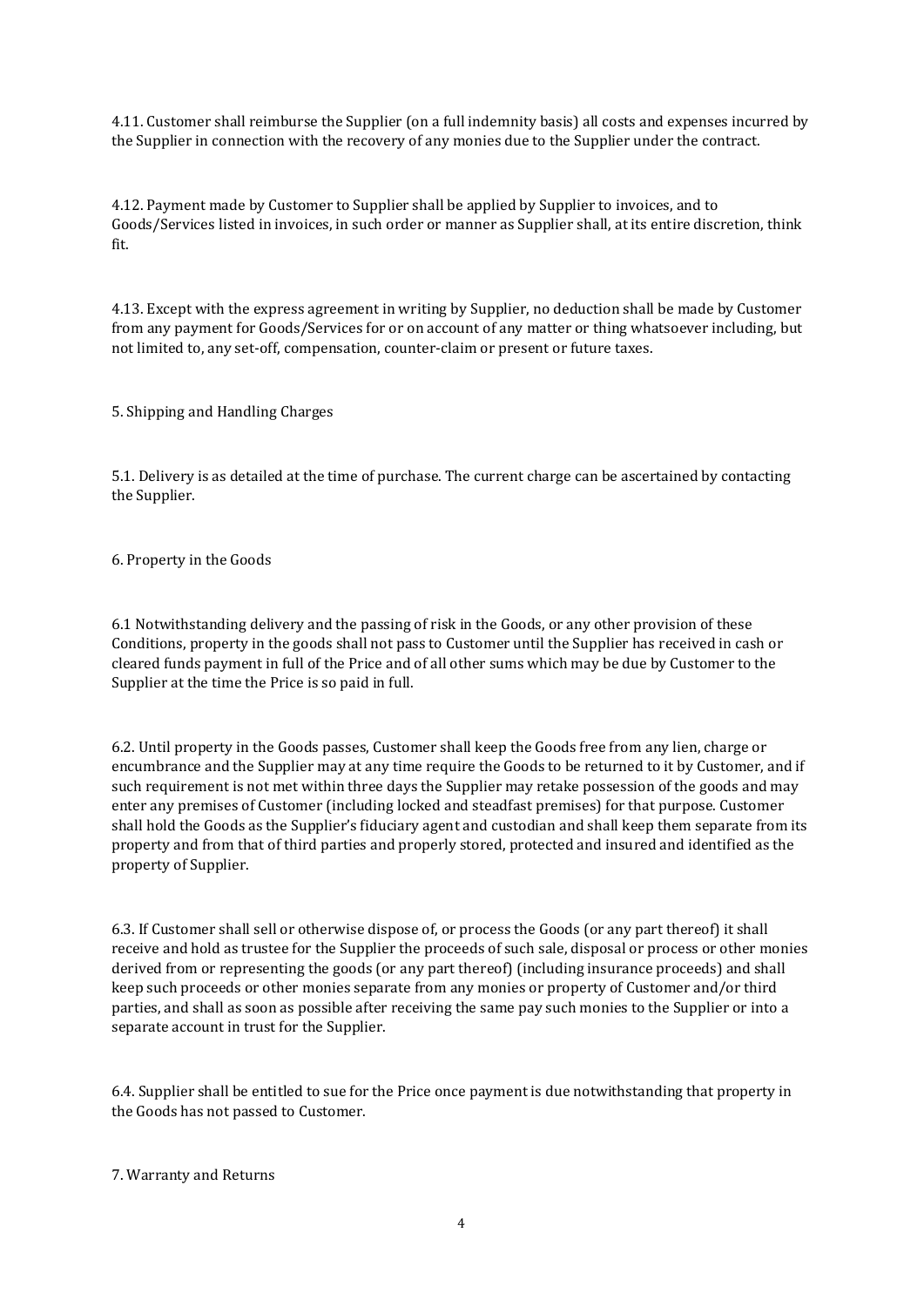7.1. Any defects which under proper use appear in the Goods within a period of twelve months (or as maybe otherwise previously stated by the Supplier) after delivery and which in the opinion of the Supplier are found to be faulty due to faulty materials, workmanship, or design will be made good by the Supplier either by repair or, at Supplier option, by replacement provided that the Goods or the defective parts thereof are returned together with (if relevant), all complete accessories, manuals and in their original packaging, within the twelve month period, and accompanied by a claim in writing which specifies the date of purchase and the invoice number.

7.2. Second-hand Goods supplied by the Supplier shall hold a warranty as stipulated at time of sale, if any.

7.3. All warranties and conditions whether implied by statute or whether expressed or implied at common law are to the fullest extent permitted by law.

7.4. The warranty for all Goods supplied is intended in the replacement free of charge of any parts deemed faulty or entirety of equipment at the premises of the Supplier, and does not cover the costs of labour or technical intervention at Customer premises, including travelling time, air fares and other ancillary costs.

7.5. Supplier will not accept returns unless prior authorisation has been approved and a Returns Number issued. To obtain authorisation for return please contact the Sales department. The Returns Number must be clearly identified on both the outer packaging and any internal paperwork when the Goods are returned.

7.6. Customer shall inspect the Goods immediately upon delivery and shall notify the Supplier in writing of any shortages, damage to, or defect in the Goods, such notice must be annotated with the despatch note number and where feasible accompanied by a photograph of the damage. Further, within 7 days of delivery (time being of the essence) Customer shall give notice in writing to Supplier of any alleged shortages in the Goods or of any damage to, or defect in the Goods, or of any other matter or thing by reason whereof Customer alleges that the Goods are not in accordance with the Contract. If the Customer fails to notify the Supplier within 7 days the Customer shall not thereafter be entitled to reject the Goods or to claim from the Supplier in respect of any shortage, damage, or other defect in Goods.

7.7. In the case of damage or other defect in the goods which was not apparent on reasonable inspection, notice shall be given to Suppler within 7 days after discovery of the damage or other defect, otherwise clause 7.6. shall apply.

7.8. If requested by the Supplier following notification of a claim, defective/damaged Goods shall be returned promptly by Customer to Supplier at the Customer's expense. If on inspection the goods are found to be defective any reasonable cost of return will be refunded to the customer.

7.9. Where a claim is made under clause 7.6. or 7.7. which the Supplier accepts, the Supplier may at the Supplier's sole discretion.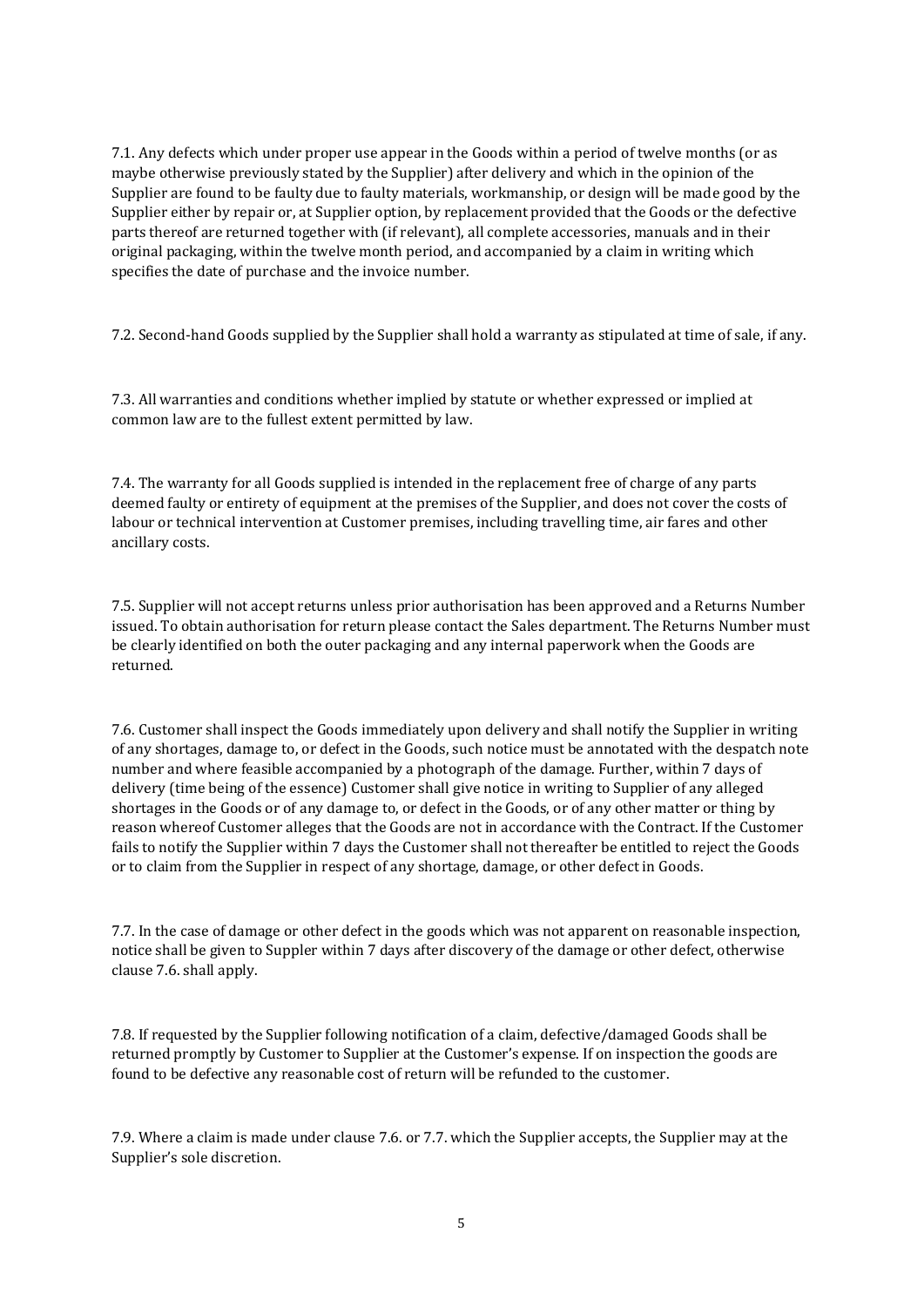7.9.1. Replace the said Goods (or the part in question) free of charge; and/or

7.9.2. Refund Customer all or part of the Price; and/or

7.9.3. Cancel Customer's liability to pay all or part of the Price

and thereafter Supplier shall have no further liability to Customer.

8. Copyrights, Patents, Intellectual Property and Information

8.1 Goods offered for sale in any Supplier Catalogue may be subject to a patent, trademark, registered design, copyright, topography right or other right of any person. Supplier owns full copyright in respect of any Catalogues whether published in paper or electronic form such as through the Internet. The reproduction, storage in a retrieval system, or transmission, in any form or by any means, electronic, mechanical, photocopying, recording or otherwise, in part or in whole, is prohibited without Supplier prior written consent. Notwithstanding any other term of these conditions any copyright material that forms part of the Goods purchased is retained and will not pass to the Customer.

8.2 Where any designs or specifications have been supplied by Customer for manufacture by or to the order of Supplier then the Customer warrants that the use of those designs or specifications for the manufacture, processing, assembly, or supply of Goods shall not infringe the rights of any third party and the customer shall indemnify Supplier against the breach of such warranty accordingly.

## 9. Data Protection

9.1. Supplier may keep and use Customers personal details for the purpose of providing services to the Customer. The Supplier may disclose Customers name and address details to the relevant organisations when taking up trade references before opening a credit account.

## 10. Liability

10.1 Supplier accepts no liability whatsoever or howsoever arising in respect of loss, damage or expense from errors in information or advice provided whether or not due to Supplier negligence or that of its employees, agents or sub-contractors save for any loss or damage.

10.2 Supplier shall not be liable to Customer by reason of any representation (unless fraudulent), or any implied warranty, condition or other term, or any duty at common law, or under the express terms of Contract with the Customer. Supplier shall not be liable to Customer for any indirect, special or consequential loss or damage (whether for loss of profit or otherwise). Supplier shall not be liable to Customer for costs, expenses or other claims for compensation whatsoever (whether caused by the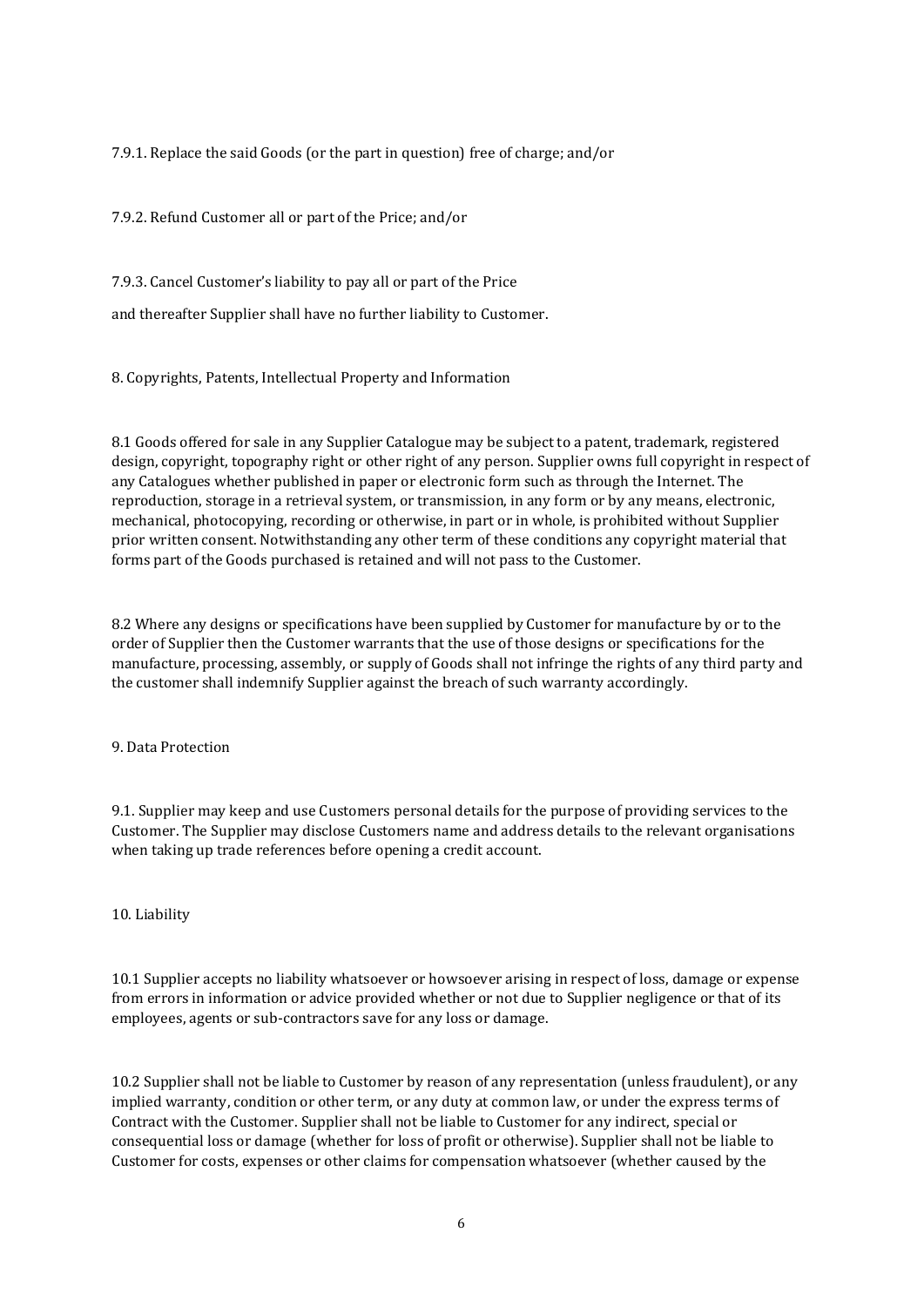negligence of Supplier, its employees or agents or otherwise) which arise out of or in connection with the supply of Goods or their use or resale by the Customer.

10.3 The entire liability of the Supplier under or in connection with the Contract with the Customer shall not exceed the price of the Goods except as expressly provided in these terms and conditions.

### 11. Force Majeure

11.1. Supplier shall not be responsible for any delay or failure to fulfil any of its obligations under the Contract nor be liable for any loss or damage suffered or incurred by Customer by reason of any delay in delivery of the Goods or any part thereof caused directly or indirectly by any act of God, government or parliamentary restriction, import or export regulation, strike whether involving employees of Supplier or of a third party, lockout, trade dispute, fire, theft, flooding, breakdown of plant or premises, late or nondelivery of any supplies, difficulties in obtaining raw materials, labour, fuel, parts or machinery, power failure or breakdown in machinery or any other cause whatsoever beyond the control of Supplier.

### 12. Termination

12.1. In the event of Customer committing any breach of any term or provision of the Contract, including for the avoidance of doubt these conditions, going into liquidation, having a Receiver, Administrator, Judicial Factor or other similar officer appointed over the whole or any part of its assets, becoming bankrupt or apparently insolvent or granting any trust deed or entering into any composition or similar arrangement with its creditors, or if any circumstances arise which, in the sole opinion of Supplier, render any of the foregoing likely to occur then the Supplier shall be entitled, without notice, to dispose of any of the Goods in which property shall not have passed to Customer in accordance with these Conditions. Supplier shall also be entitled to cancel all Contracts or any part thereof remaining unfulfilled between the Supplier and Customer and to sell to any other party or otherwise dispose of and deal with the Goods.

12.2. Termination of the Contract shall not discharge any pre-existing liability of Customer to Supplier and on such termination Supplier shall be entitled to recover from Customer such loss or damage as the Supplier has suffered by reason of such termination.

#### 13. Severance

13.1. Any provision of this Contract which is or may be void or unenforceable shall to the extent of such invalidity or unenforceability be deemed severable and shall not affect any other provision of this Contract.

#### 14. Waiver

14.1. No waiver or forbearance by Supplier (whether expressed or implied) in enforcing any of its rights under this Contract shall prejudice its right to do so in the future.